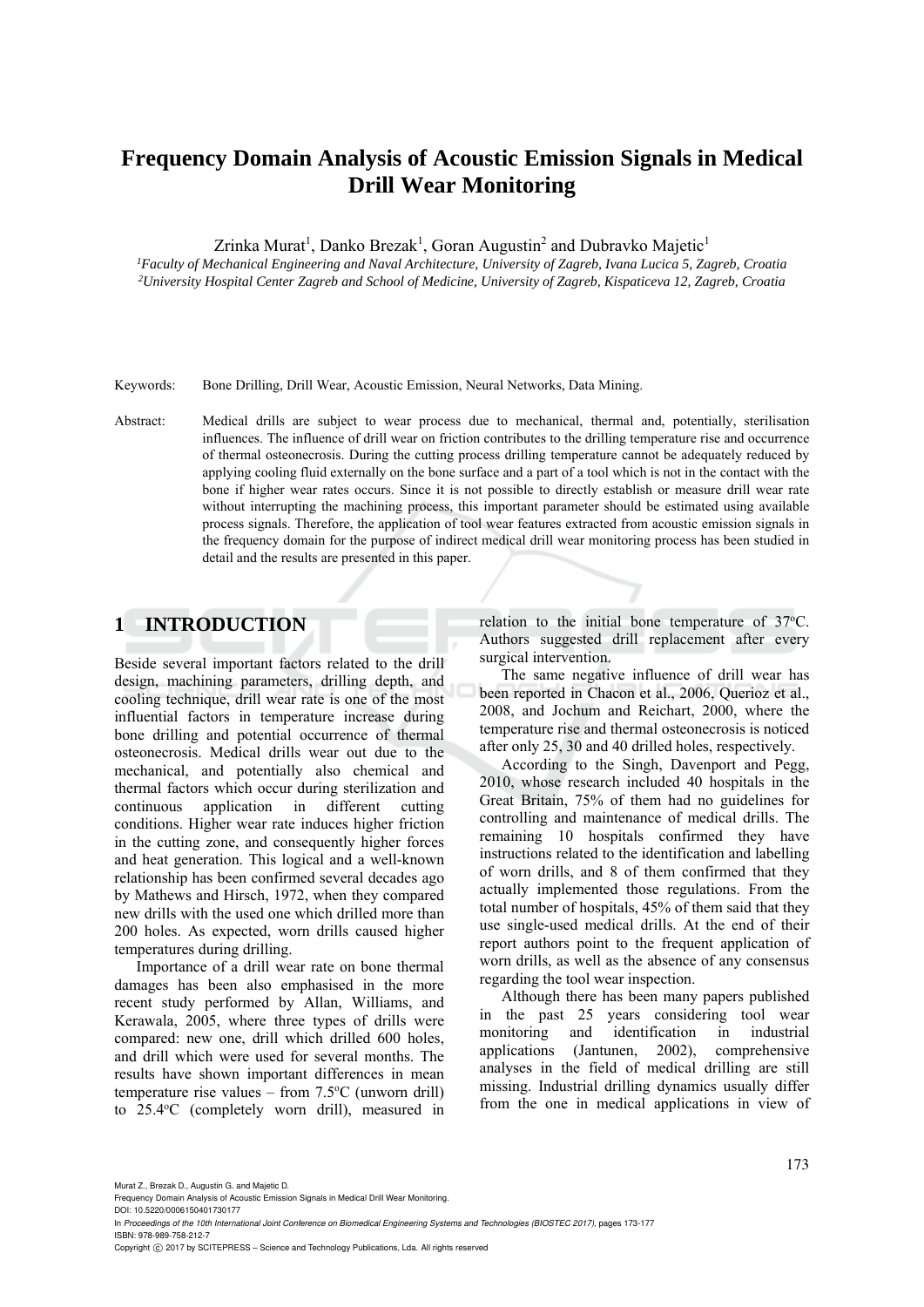different drill characteristics, machining parameters, and workpiece material characteristics. Therefore, it is necessary to establish the possibility of applying some of the proposed industrial solutions to medical drill wear monitoring. First analyses have confirmed the applicability of multi-sensor concept and advanced decision algorithms in the on-line medical drill wear monitoring (Staroveski et al., 2014, Staroveski, Brezak and Udiljak, 2015).

In one of those two studies (Staroveski, Brezak and Udiljak, 2015) two types of signals were analysed: servomotor currents and acoustic emission. The acoustic emission signals were roughly processed in a way that each signal was fragmented in the frequency domain into 7 samples (between 50-400 kHz). Each sample was related to the belonging 50 kHz frequency bandwidth (50-100, 100-150;...; 350-400 kHz). Drill wear features were then extracted from every sample individually. Since there was only one, arbitrarily chosen bandwidth (50 kHz), additional analysis with different frequency bandwidths has been performed in this study in order to determine the full potential of AE signals in surgical drill wear monitoring.

The paper is organised as follows. Section 2 describes experimental setup and parameters used in data acquisition process, while Section 3 explains a method for drill wear feature extraction from measured AE signals. In Section 4 neural network classifier algorithm is briefly presented, and Section 5 includes drill wear rate classification results. Concluding remarks are finally summarised in Section 6.

## **2 EXPERIMENTAL DETAILS**

Acoustic emission (AE) signals have been measured during bone drilling on the 3-axis bench-top mini milling machine adjusted for the purpose of this research (Figure 1). The machine has been retrofitted with the 0.4 kW (1.27 Nm) permanent magnet synchronous motors with integrated incremental encoders (type Mecapion SB04A), corresponding motor controllers (DPCANIE-030A400 and DPCANIE-060A400), ball screw assemblies, and LinuxCNC open architecture control (OAC) system. AE signals were measured using Kistler piezoelectric industrial accelerometer type 8152B1 coupled with 5125B interface module. The sensor was mounted on the flange used to attach main spindle motor to Z-axis, near the motor front bearing and the drill. Its measuring range was from 50 to 400 kHz.



- *1) Acoustic emission sensor*
- *2) Medical drill*
- *3) Industrial CCD camera with telecentric lens system*
- *4) Bovine bone specimen*

Figure 1: Experimental setup.



Figure 2: Images of cutting edges at the beginning and at the end of the drilling experiment with the sharp drill (SD), medium worn drill (MWD) and worn drill (WD). Drill wear is observable as a dark area along the cutting edge on the drill flank.

Three types of standard, 4.5 mm in diameter, medical drills (Komet Medical Gmbh, S2727.098) with two flutes and a point angle of  $90^\circ$  were used in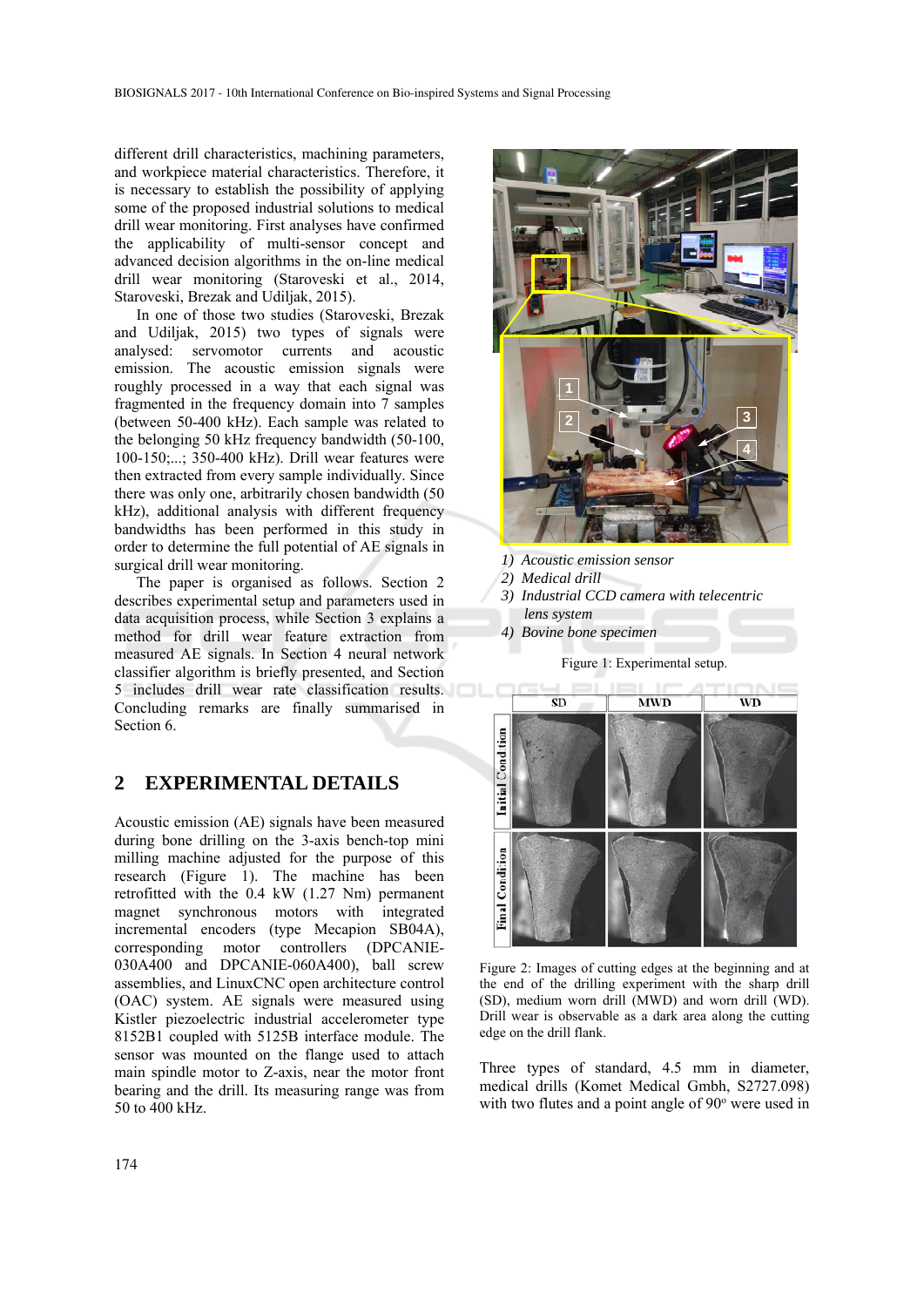the experiment. They only differed in the amount of drill flank wear level (Figure 2). First type belonged to a group of sharp drill (SD), second type was categorised as a medium worn drill (MD), and third type was defined as a worn drill (WD). Drilling temperature for WD type of a drill exceeded 55°C in almost all measured samples.

Three cutting speed values were combined with four different feed rates (Table 1), and for each of those twelve combinations of machining parameters ten measurements were performed using randomly selected approach (two consecutive measurements had different machining parameters). Altogether, 360 sets of data (120 sets for each drill wear level - SD, MWD, WD) have been recorded.

| Cutting speed $(v_c)$ ,<br>Rotational speed* |          | Feed rate (f) |      |      |      |  |  |  |
|----------------------------------------------|----------|---------------|------|------|------|--|--|--|
|                                              |          | mm/rev        |      |      |      |  |  |  |
|                                              |          | 0.01          | 0.03 | 0.05 | 0.1  |  |  |  |
| m/min                                        | rev/min* | mm/s          |      |      |      |  |  |  |
| 10                                           | 7074     | 0.12          | 0.35 | 0.59 | 1.18 |  |  |  |
| 30                                           | 2122.1   | 0.35          | 1.06 | 177  | 3.54 |  |  |  |
| 50                                           | 3536.8   | 0.59          | 177  | 2.95 | 5.90 |  |  |  |

Table 1: Combinations of machining parameters.

Bone specimens were prepared using fresh bovine tibia with average diaphysis cortical thickness (drilling depth) of 8.5 mm and variable mechanical properties (hardness). AE signal sample was taken during one cortical bone drilling layer, and when drill entered into cancellous bone it was removed from the hole, moved along Y-axis for 5 mm and positioned for the next drilling operation.

# **3 DRILL WEAR FEATURES EXTRACTION**

Samples of AE signals were taken using multifunction high-speed data acquisition I/O board PCI-DAS4020/12. For every hole, signals were measured for 0.1 second with the sampling rate of 2 MHz after both cutting edges completely entered into the cortical bone. Measured AE signals were then analysed in the frequency domain using Fast Fourier transform (FFT) method. Analyses were performed within the AE sensor measuring range (50-400 kHz).

Each signal has been divided into a series of samples depending on a chosen frequency bandwidth, and for each sample power spectrum density (PSD) was established. Since in Staroveski, Brezak and Udiljak, 2015, a 50 kHz frequency bandwidth was used, six additional and different

bandwidths (5, 10, 15, 20, 30, and 40 kHz) were analysed in this study. In another words, in the case of 5 kHz bandwidth we got 70 samples per signal (each sample related to 70 different bandwidths within the 50-400kHz interval), while for 40 kHz bandwidth signal was divided into 9 samples, i.e., 50-90 kHz, 90-130 kHz, ...., 330-370kHz, and 370- 400 kHz (the last sample had 30 kHz bandwidth because the upper frequency value cannot exceed sensor measurement range of 400 kHz).

Energy of each sample of the analysed AE signal has been calculated from the expression

$$
\psi^2 = \int_{f_L}^{f_U} S_y \, df,\tag{1}
$$

where  $S_y$  is one-sided PSD function of the AE signal, while  $f_L$  and  $f_U$  are lower and upper frequency values chosen to reflect the energy in the range of interest (Scheffer, Heyns and Klocke, 2003).

Energy values of all samples of AE signals were used together with the belonging combination of feed rate and cutting speed as drill wear features in the classification of one of three analysed drill wear conditions (SD, MWD, WD).

# **4 NEURAL NETWORK CLASSIFIER**

Drill wear level classification was performed by using a well-known three-layered feed-forward Radial Basis Function Neural Network (RBFNN). This type of a neural network has good classification capabilities and can be trained in one step with simple hidden layer structure adaptation in view of the learning problem.

In the training phase matrix of synaptic weights *c* is calculated from the expression:

$$
c = H^{-1} y, \qquad (2)
$$

where *y* stands for the matrix of desired output values and  $H$  is the matrix of hidden layer neurons (RBF activation functions) outputs. Since Gauss function was used as an activation function in this study, elements of matrix  $H$  are determined using the expression:

$$
H_{ij} = exp\left(\frac{-\left\|\mathbf{x}_{i} - \mathbf{t}_{j}\right\|^{2}}{\sigma_{j}^{2}}\right), i = 1, ..., N, j = 1, ..., K,
$$
 (3)

where  $x_i$  is a vector composed from *i*th element of all  $(L)$  input vectors,  $t_i$  is a *j*th hidden layer neuron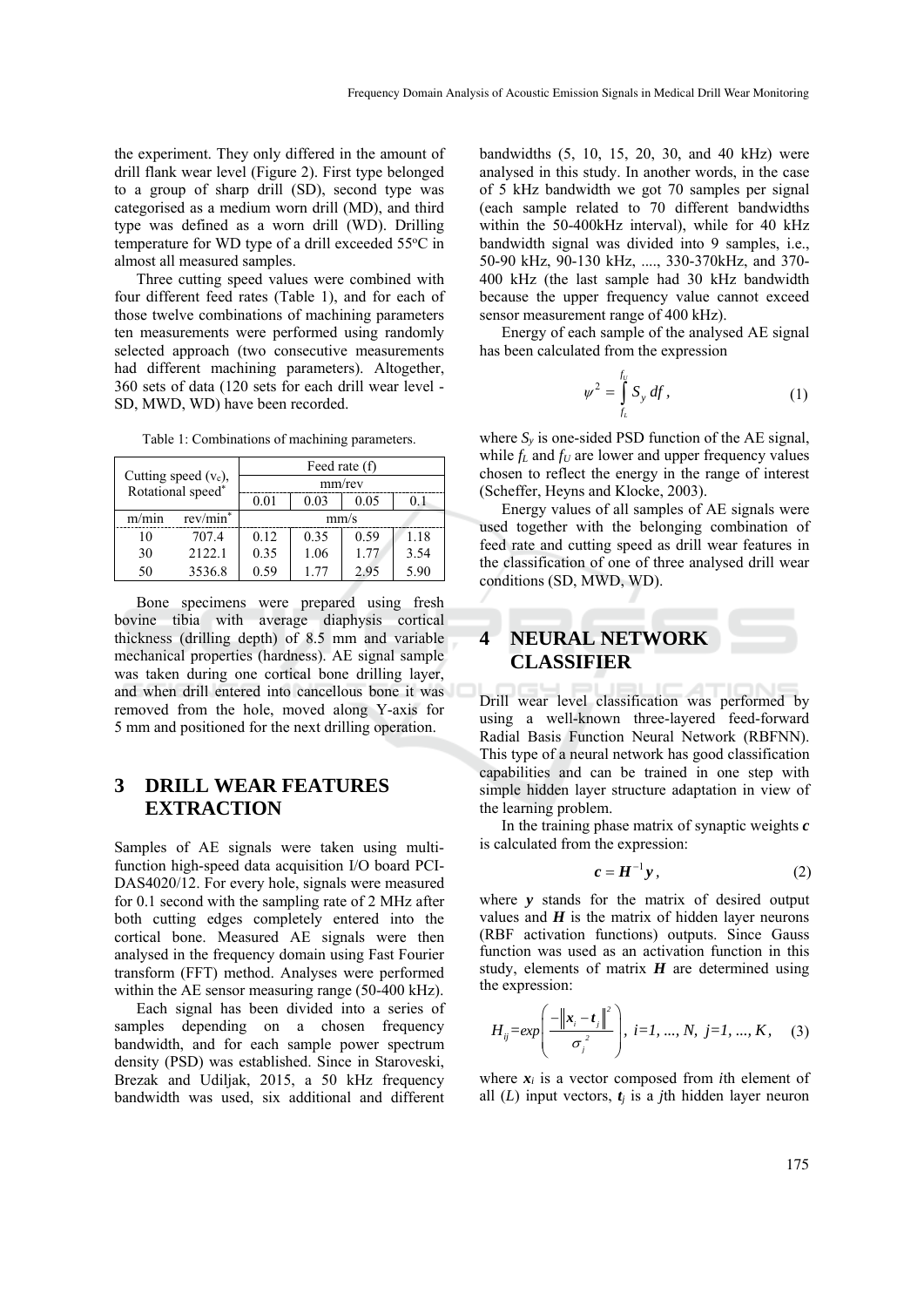position center vector, and  $\sigma_i$  is an activation or RBF function width of the *j*th hidden layer neuron.

Gaussian widths are calculated as a geometrical mean value of the Euclidean distances of the centre of the *j*th neuron and the centers of two of his neighbor neurons:

$$
\sigma_j = \sqrt{p_{1j} p_{2j}},\tag{4}
$$

where p1*j* is the Euclidean distance between the *j*th neuron centre and the  $(j-1)$ th neuron centre, and  $p_{2j}$ is the Euclidean distance between the *j*th neuron centre and the  $(j+1)$ <sup>th</sup> neuron centre.

Matrix  $H$  was quadratic matrix in this study, since the number of hidden layer neurons was equal to the number of data set samples used in the training phase  $(K = N)$ .

In the testing phase, matrix or, in this case, threeelement vector of desired output values *y* is obtained from the expression:

$$
y = Hc \tag{5}
$$

HNC

Before entering in the training phase, all classifier input data values were normalised in the interval (0, 1). Elements of vector *y* or classifier outputs were defined as either "0" or "1", depending on the drill wear level class to which analysed combination of input features belonged to (network output belonging to the actual class was defined as "1" and the remaining two outputs as "0").

# **5 RESULTS AND ANALYSIS**

For every combination of RBFNN inputs, 360 data sets have been prepared. They were then divided into two groups, where 180 sets were used in the RBFNN classifier training phase, and the remaining 180 in its testing phase. Data used in the testing phase were additionally divided into 5 groups or tests  $(T1 - T5)$ . Each group was composed from 36 samples belonging to each of 36 different combinations of machining parameters and drill wear levels (three cutting speed values combined with four different feed rates and three drill wear levels).

Performance analysis of drill wear features has been carried out in two steps. At first, energy values belonging to every analysed frequency bandwidth of the AE signals were individually analysed in combination with machining parameters using RBFNN classifier. Results were compared using performance index defined as Classification Success Rate (CSR), i.e., the ratio of successfully classified samples to all tested samples.

All those features which satisfied minimal

predefined CSR value (CSR\_min) were taken in the second phase of the analysis. Based on the CSR values obtained for all drill wear features individually, two CSR limits have been established: CSR min =  $50\%$  and CRS min =  $60\%$ .

In the second phase of this analysis, features that satisfied abovementioned conditions were mutually combined and tested again. Classification success rates of those combinations are presented in Tables 2, 3, and 4. Features were first combined for each analysed frequency bandwidth separately (Table 2 and 3) and then additionally regardless to the bandwidth association (Table 4).

Table 2: Classification success rates of tests composed of all drill wear features (AE signal energies) of the analysed frequency bandwidth that individually fulfilled condition CSR min  $> 50\%$ .

| Frequency         | CSR of the tests, $\%$ |      |                |                |                |      |  |
|-------------------|------------------------|------|----------------|----------------|----------------|------|--|
| bandwidth.<br>kHz | T1                     | T2   | T <sub>3</sub> | T <sub>4</sub> | T <sub>5</sub> | Avg. |  |
| 5                 | 97.2                   | 97.2 | 94.4           | 100            | 94.4           | 96.6 |  |
| 10                | 94.4                   | 94.4 | 86.1           | 97.2           | 97.2           | 93.9 |  |
| 15                | 94.4                   | 88.9 | 97.2           | 97.2           | 94.4           | 94.4 |  |
| 20                | 94.4                   | 97.2 | 88.9           | 94.4           | 97.2           | 94.4 |  |
|                   | 100                    | 97.2 | 94.4           | 91.7           | 94.4           | 95.6 |  |
| 40                | 91.7                   | 91.7 | 86.1           | 91.7           | 94.4           | 91.1 |  |

Table 3: Classification success rates of tests composed of all drill wear features (AE signal energies) of the analysed frequency bandwidth that individually fulfilled condition CSR min  $\geq 60\%$ .

| Frequency<br>bandwidth,<br>kHz | CSR of the tests, $\%$ |                |                |                |                |      |  |  |
|--------------------------------|------------------------|----------------|----------------|----------------|----------------|------|--|--|
|                                | T1                     | T <sub>2</sub> | T <sub>3</sub> | T <sub>4</sub> | T <sub>5</sub> | Avg. |  |  |
| 5                              | 91.7                   | 88.9           | 100            | 97.2           | 94.4           | 94.4 |  |  |
| 10                             | 94.4                   | 97.2           | 88.9           | 97.2           | 100            | 95.6 |  |  |
| 15                             | 97.2                   | 97.2           | 94.4           | 94.4           | 100            | 96.7 |  |  |
| 20                             | 94.4                   | 88.9           | 100            | 88.9           | 91.7           | 92.8 |  |  |
| 30                             | 97.2                   | 94.4           | 97.2           | 94.4           | 91.7           | 95.0 |  |  |
| 40                             | 91.7                   | 83.3           | 91.7           | 77.8           | 83.3           | 85.6 |  |  |

Table 4: Classification success rates of tests composed of all drill wear features (AE signal energies) of all analysed frequency bandwidths that individually fulfilled condition CSR min  $\geq$  50% and CSR min  $\geq$  60%.

| $CSR$ min,    | CSR of the tests, $\%$ |                |                |                |                |      |  |
|---------------|------------------------|----------------|----------------|----------------|----------------|------|--|
| $\frac{0}{0}$ | T1                     | T <sub>2</sub> | T <sup>3</sup> | T <sub>4</sub> | T <sub>5</sub> | Avg. |  |
| 50            | 97.2                   | 97.2           | 91.7           | 91.7           |                | 95.0 |  |
| 60            | 86.                    | 88.9           | 94.4           |                |                |      |  |

Practically all combinations of energy features